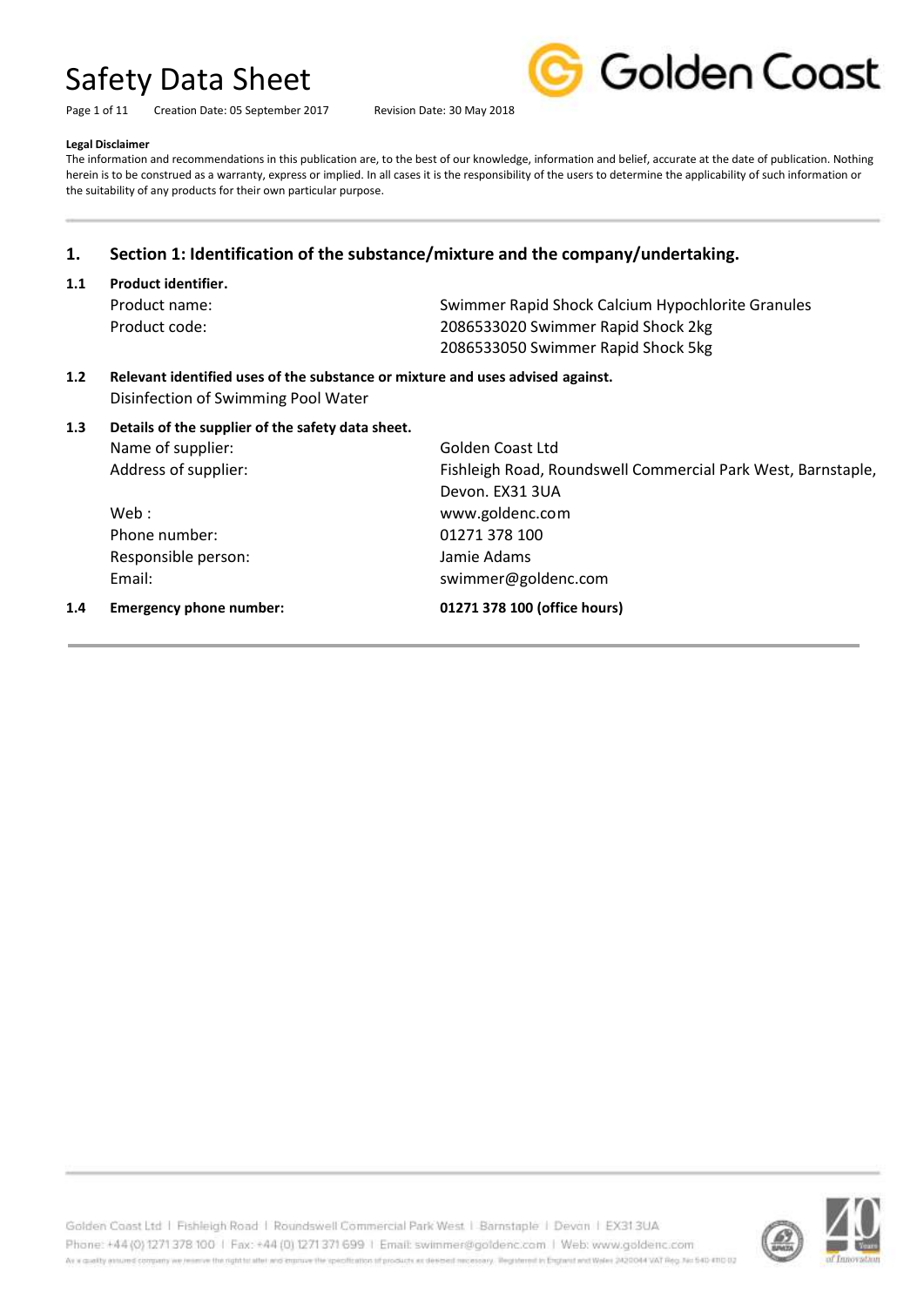Page 2 of 11 Creation Date: 05 September 2017 Revision Date: 30 May 2018



#### **Legal Disclaimer**

The information and recommendations in this publication are, to the best of our knowledge, information and belief, accurate at the date of publication. Nothing herein is to be construed as a warranty, express or implied. In all cases it is the responsibility of the users to determine the applicability of such information or the suitability of any products for their own particular purpose.

## **2. Section 2: Hazards identification.**

### **2.1 Classification of the substance or mixture.**

| Classification according to Regulation (EC) No 1272/2008 |                                                                                 |  |
|----------------------------------------------------------|---------------------------------------------------------------------------------|--|
| <b>Hazard Class</b>                                      | <b>Hazard Statements</b>                                                        |  |
| Ox. Sol. 2                                               | H <sub>272</sub>                                                                |  |
| Acute Tox. 4 *                                           | H <sub>3</sub> 02                                                               |  |
| Skin Corr. 1B                                            | H314                                                                            |  |
| Aquatic Acute 1                                          | H400                                                                            |  |
|                                                          | For the full text of the H statements mentioned in this section see Section 16. |  |

#### **Most important adverse effects**

| Human Health:                    | See section 11 for toxilogical information    |
|----------------------------------|-----------------------------------------------|
| Physical & Chemical Hazards:     | See section 9 for physicochemical information |
| Potential environmental effects: | See section 12 for environmental information  |

Danger

#### **2.2 Label elements.**

**Labelling according to Regulation (EC) No 1272/2008**

| Hazard symbols:    |
|--------------------|
| Signal word:       |
| Hazard Statements: |

H272: May intensify fire; oxidiser

- H314: Causes severe skin burns and eye damage
- H400: Very toxic to aquatic life
- H302: Harmful if swallowed
- EUH031: Contact with acids liberates toxic gas
- EUH2026: Warning! Do not use together with products. May release dangerous gases (chlorine)

| P <sub>102</sub> : | Keep out of reach of children<br>P305 + 351 + 338: IF IN EYES: Rinse continuously with water for<br>several minutes. Remove contact lenses if present<br>and easy to $do$ – continue rinsing |
|--------------------|----------------------------------------------------------------------------------------------------------------------------------------------------------------------------------------------|
| P280:              | Wear protective gloves / protective clothing / eye<br>protection/face protection                                                                                                             |
|                    | P309 + P310 IF exposed or If you feel unwell: Call a POISON<br>CENTER or doctor/physician                                                                                                    |
| P405:              | Store locked up                                                                                                                                                                              |
| P501:              | Dispose of contents/container in accordance with<br>national regulations                                                                                                                     |
|                    |                                                                                                                                                                                              |

Golden Coast Ltd | Fishleigh Road | Roundswell Commercial Park West | Barnstaple | Devon | EX313UA Phone: +44 (0) 1271 378 100 | Fax: +44 (0) 1271 371 699 | Email: swimmer@goldenc.com | Web: www.goldenc.com As a quality entured company we reserve the right to aller and exposure the specification of products as determinated and as any illegatement in England and Wales (AQDO44 VAT Reg. Just 540-410 D2

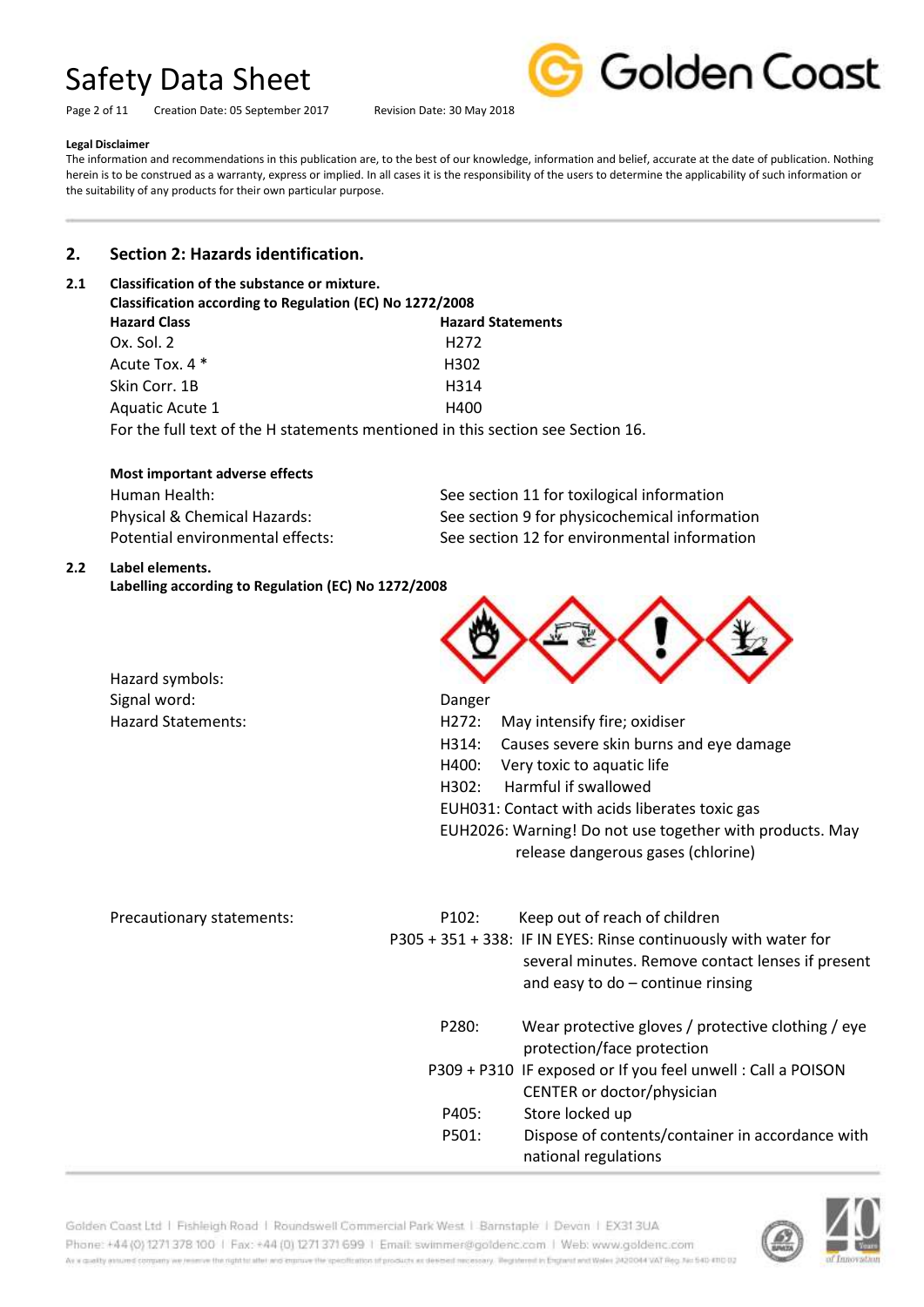Page 3 of 11 Creation Date: 05 September 2017 Revision Date: 30 May 2018



**Legal Disclaimer**

The information and recommendations in this publication are, to the best of our knowledge, information and belief, accurate at the date of publication. Nothing herein is to be construed as a warranty, express or implied. In all cases it is the responsibility of the users to determine the applicability of such information or the suitability of any products for their own particular purpose.

#### **Hazardous components which must be listed on the label Calcium Hypochlorite**

#### **2.3 Other hazards.**

Use biocides safely. Always read the label and product information before use.

#### **3. Section 3: Composition/information on ingredients.**

| 3.2 | Mixtures.            |              |               | <b>Calcium Hypochlorite</b> |                        |  |
|-----|----------------------|--------------|---------------|-----------------------------|------------------------|--|
|     | <b>Chemical Name</b> | %            | <b>CAS No</b> | <b>ENICS No</b>             | <b>R/H Phrases</b>     |  |
|     | Calcium Hypochlorite | $70 - 100\%$ | 7778-54-3     | 231-908-7                   | H272, H302, H314, H400 |  |

#### **4. Section 4: First aid measures.**

#### **4.1 Description of first aid measures.**

| 4.L | Description of mist ald measures.                                           |                                                                                        |  |
|-----|-----------------------------------------------------------------------------|----------------------------------------------------------------------------------------|--|
|     | - IF INHALED:                                                               | Remove victim to fresh air and keep at rest in a position<br>comfortable for breathing |  |
|     | - IF ON SKIN (or hair):                                                     | Remove/Take off immediately all contaminated clothing.<br>Rinse skin with water/shower |  |
|     | - IF IN EYES:                                                               | Rinse cautiously with water for several minutes.                                       |  |
|     |                                                                             | Remove contact lenses, if present and easy to do so.                                   |  |
|     |                                                                             | Continue rinsing.                                                                      |  |
|     | - IF SWALLOWED:                                                             | Rinse mouth. Do NOT induce vomiting                                                    |  |
|     | - Get medical advice / attention                                            |                                                                                        |  |
| 4.2 | Most important symptoms and effects, both acute and delayed.                |                                                                                        |  |
|     | Symptoms and effects                                                        | - Can cause damage to the eyes and skin                                                |  |
|     |                                                                             | - Prolonged skin or eye contact may cause chemical burns                               |  |
|     |                                                                             | - In cases of severe exposure, breathing difficulty may develop                        |  |
| 4.3 | Indication of any immediate medical attention and special treatment needed. |                                                                                        |  |

Treatment Treat symptomatically

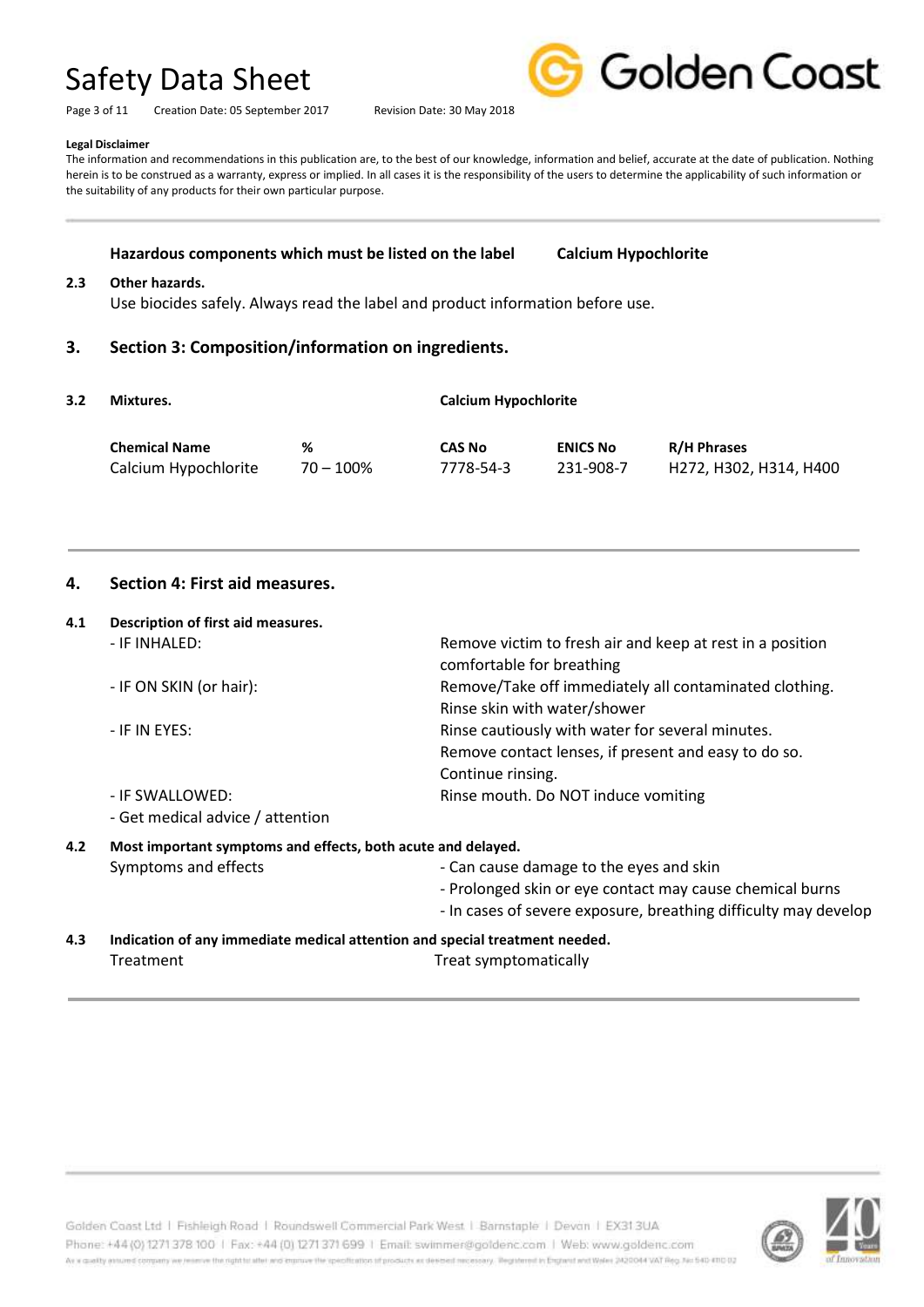Page 4 of 11 Creation Date: 05 September 2017 Revision Date: 30 May 2018



#### **Legal Disclaimer**

The information and recommendations in this publication are, to the best of our knowledge, information and belief, accurate at the date of publication. Nothing herein is to be construed as a warranty, express or implied. In all cases it is the responsibility of the users to determine the applicability of such information or the suitability of any products for their own particular purpose.

### **5. Section 5: Firefighting measures.**

#### **5.1 Extinguishing media.**

In case of fire: use carbon dioxide for extinction DO NOT USE dry extinguishers containing ammonium compounds such as dry powder

### **5.2 Special hazards arising from the substance or mixture.**

Calcium Hypochlorite is both a strong oxidiser and is chemically reactive with many substances. Strong oxidisers are capable of intensifying a fire once started; because of this any contamination of the product with other substances by spill or otherwise should be avoided.

- Gives off irritating or toxic fumes (or gases) in a fire.
- Exposure to decomposition products may be a hazard to health
- See Section 10.6

### **5.3 Advice for firefighters.**

- Wear protective clothing as per section 8
- Wear self-contained breather apparatus (SCBA). Wear full protective clothing including chemical protection suit
- In case of fire: Evacuate area. Fight fire remotely due to the risk of explosion.

### **6. Section 6: Accidental release measures.**

### **6.1 Personal precautions, protective equipment and emergency procedures.**

- Wear protective clothing as per section 8
- Evacuate the area and keep personnel upwind
- Avoid raising dust
- Avoid contact with combustible material

### **6.2 Environmental precautions.**

- Avoid release to the environment. Do not allow to enter public sewers and watercourses

- If contamination of drainage systems or water courses is unavoidable, immediately inform appropriate authorities.

#### **6.3 Methods and material for containment and cleaning up.**

- Place in appropriate container
- Seal containers and label them
- Remove contaminated material to safe location for subsequent disposal
- Do not absorb spillage in sawdust or other combustible material
- Ventilate the area and wash spill site after material pick-up is complete

### **6.4 Reference to other sections.**

See Section 1 for emergency contact information See Section 7 & 8 for information on Personal protective equipment See Section 13 for waste treatment information

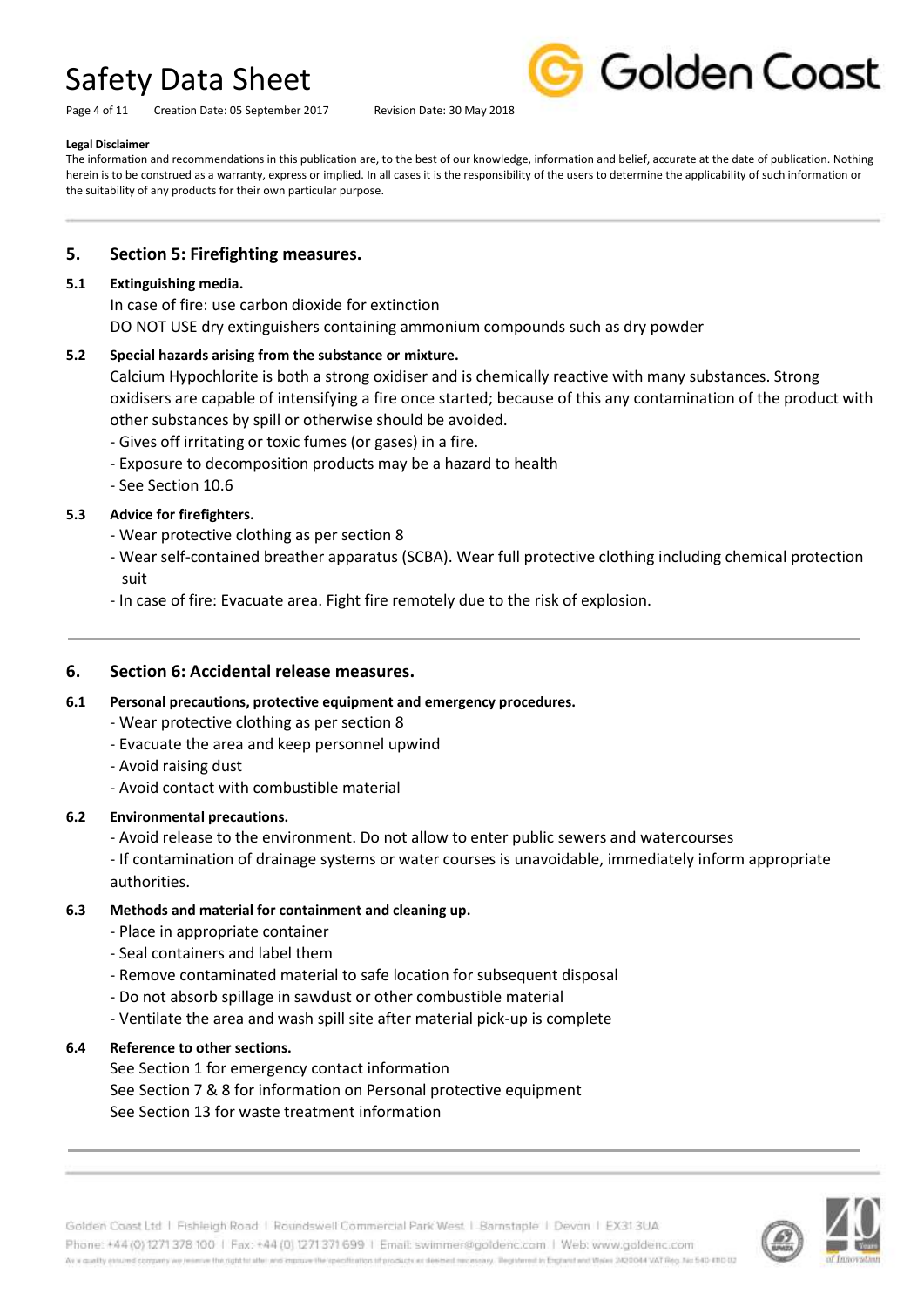Page 5 of 11 Creation Date: 05 September 2017 Revision Date: 30 May 2018



#### **Legal Disclaimer**

The information and recommendations in this publication are, to the best of our knowledge, information and belief, accurate at the date of publication. Nothing herein is to be construed as a warranty, express or implied. In all cases it is the responsibility of the users to determine the applicability of such information or the suitability of any products for their own particular purpose.

### **7. Section 7: Handling and storage.**

#### **7.1 Precautions for safe handling.**

- Do not mix with any other products
- Ensure adequate ventilation
- Avoid contact with skin and eyes
- Avoid breathing dust/fume/gas/mist/vapours/spray
- Do not eat, drink or smoke when using this product
- Wash thoroughly after handling

#### **7.2 Conditions for safe storage, including any incompatibilities.**

- Store away from other materials
- Keep only in original container
- Store in a dry place and protect from moisture
- Store in a well-ventilated place. Keep cool.
- Do not store above 35 °C
- Keep away from foodstuff
- Keep away from acid and reducing agents

#### **7.3 Specific end use(s).**

- No information available

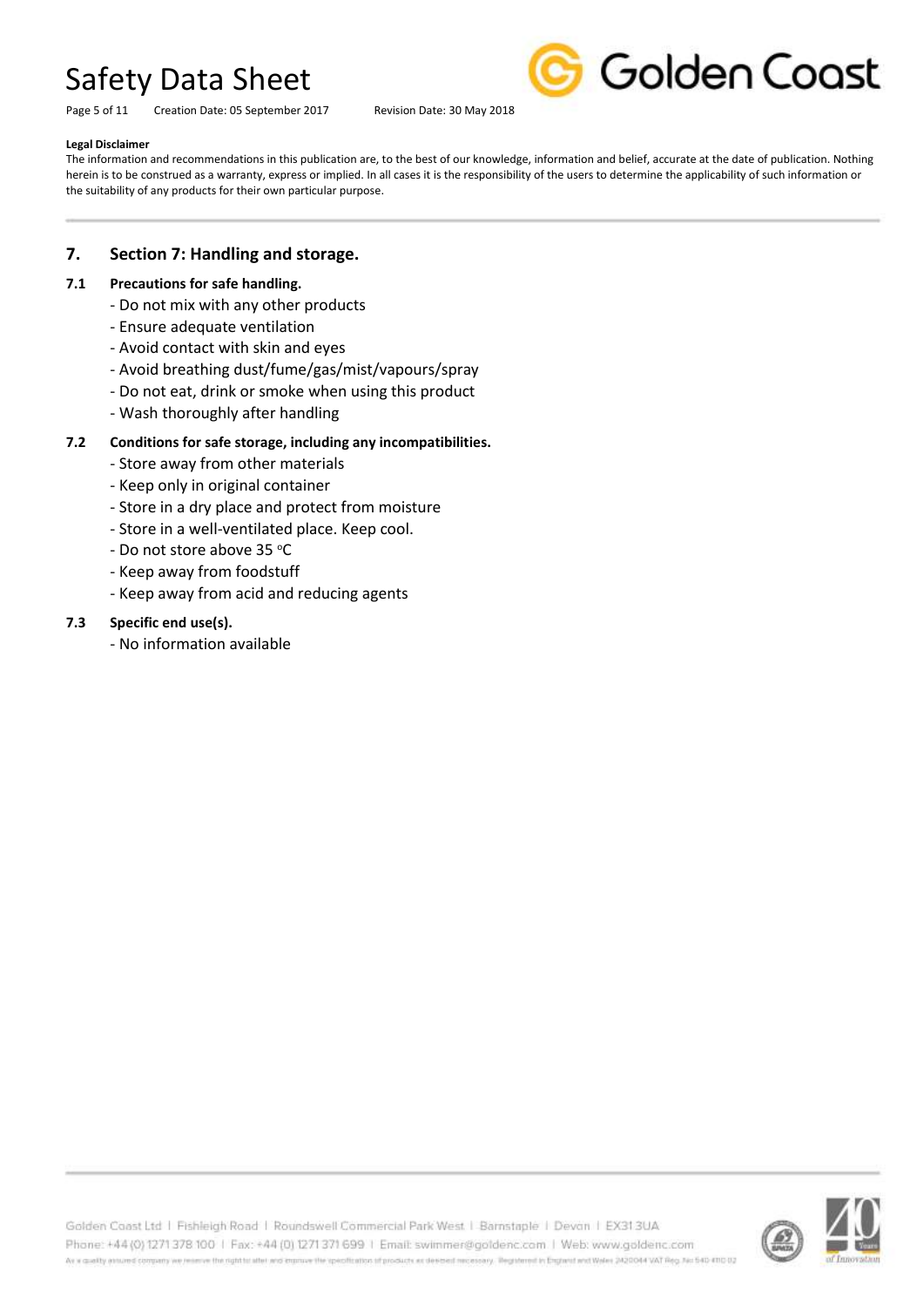Page 6 of 11 Creation Date: 05 September 2017 Revision Date: 30 May 2018



#### **Legal Disclaimer**

The information and recommendations in this publication are, to the best of our knowledge, information and belief, accurate at the date of publication. Nothing herein is to be construed as a warranty, express or implied. In all cases it is the responsibility of the users to determine the applicability of such information or the suitability of any products for their own particular purpose.

### **8. Section 8: Exposure controls/personal protection.**

#### **8.1 Control parameters.**

Calcium hypochlorite - WEL (short term) 2 mg/m3

#### **8.2 Exposure controls.**

- Engineering controls should be provided which maintain airborne concentrations below the relevant guidelines

### **Personal protective equipment**

- In case of inadequate ventilation wear respiratory protection
- Wear protective gloves. The selected protective gloves have to satisfy the specifications of EU Directive 89/686/EEC and standard EN 374
- Wear safety glasses approved to standard EN 166
- Wear apron or other light protective clothing

### **9. Section 9: Physical and chemical properties.**

- **9.1 Information on basic physical and chemical properties.** Appearance: white, granules Odour: chlorine pH 12 at 1% concentration Boiling point: not known Vapour pressure: not applicable Vapour density: not applicable Melting point 180°C with decomposition Water solubility 217 g/l at 27°C Specific gravity: not known Flash point: not known Strong oxidising agent
	- Partition coefficient:n-Octanol/water: not known
	- Evaporation rate: not known
	- Viscosity: not applicable

### **9.2 Other Information**

- No information available



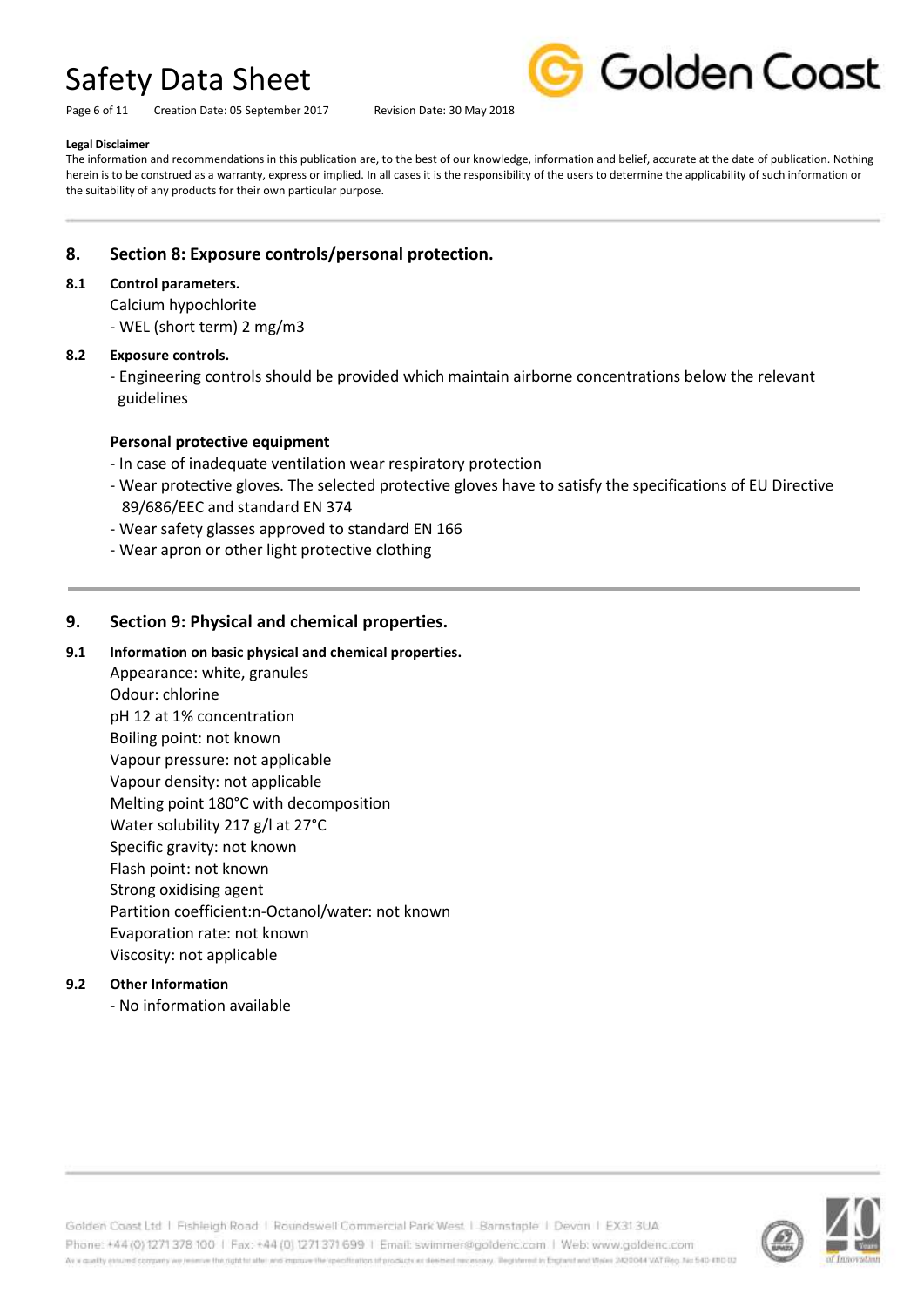Page 7 of 11 Creation Date: 05 September 2017 Revision Date: 30 May 2018



#### **Legal Disclaimer**

The information and recommendations in this publication are, to the best of our knowledge, information and belief, accurate at the date of publication. Nothing herein is to be construed as a warranty, express or implied. In all cases it is the responsibility of the users to determine the applicability of such information or the suitability of any products for their own particular purpose.

### **10. Section 10: Stability and reactivity.**

#### **10.1 Reactivity.**

Strong oxidising agent Use with other products may release Chlorine

- **10.2 Chemical stability.** Decomposes above 180°C
- **10.3 Possibility of hazardous reactions.** Contact with acids liberates toxic gas Exothermic reaction on heating

### **10.4 Conditions to avoid.**

Keep away from heat and moisture Prevent ingress of humidity and moisture into container or package. Always close the lid after use Avoid contact with combustible material Avoid contact with foodstuffs

#### **10.5 Incompatible materials.**

Reacts with acids to produce free chlorine Incompatible with reducing agents Incompatible with metals Incompatible with strong oxidizing substances Ammonia

### **10.6 Hazardous decomposition products.**

Decomposition products may include acidic and toxic gases Decomposition products may include oxygen Decomposition products may include chlorine Decomposition products may include carbonoxides

### **11. Section 11: Toxicological information.**

### **11.1 Information on toxicological effects.**

- LD50 (oral, rat) 790 mg/kg
- Prolonged skin or eye contact may cause chemical burns

| Inhalation        | May cause respiratory tract irritation.  |
|-------------------|------------------------------------------|
|                   | Causes delayed pulmonary oedema          |
| Contact with skin | Causes blistering of the skin            |
|                   | Causes redness and irritation            |
|                   | Can cause damage to the mucous membranes |
| Contact with eyes | Causes redness and swelling              |
|                   | Causes burning sensation                 |
|                   | Can cause damage to the eyes             |

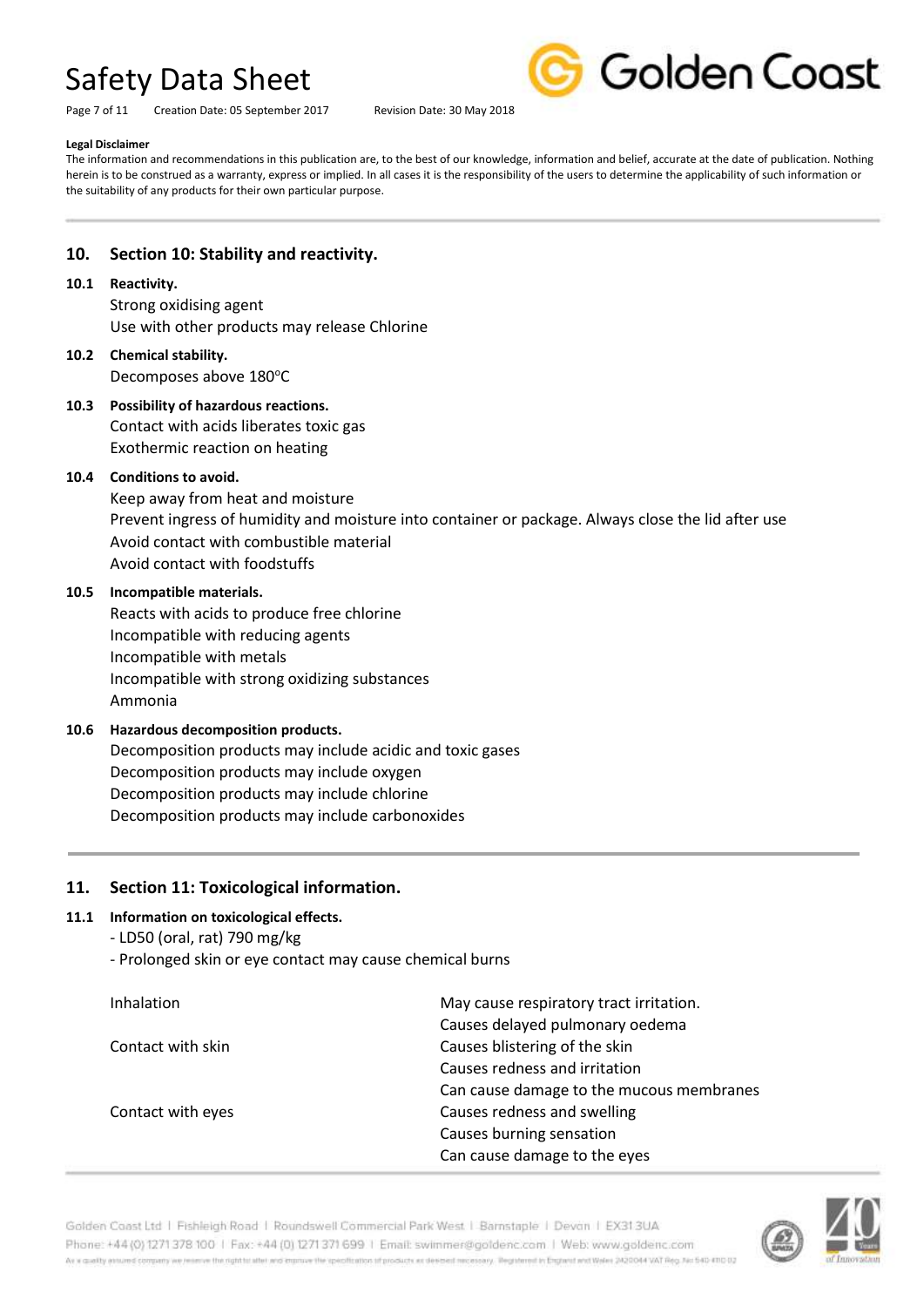Page 8 of 11 Creation Date: 05 September 2017 Revision Date: 30 May 2018



**Legal Disclaimer** The information and recommendations in this publication are, to the best of our knowledge, information and belief, accurate at the date of publication. Nothing herein is to be construed as a warranty, express or implied. In all cases it is the responsibility of the users to determine the applicability of such information or the suitability of any products for their own particular purpose.

Ingestion The ingestion of significant quantities may cause burning sensation

> The ingestion of significant quantities may cause damage to the digestive system

Carcinogenicity – No evidence of carcinogenic effects Teratogenicity – No information available Mutagenicity – No information available

## **12. Section 12: Ecological information.**

### **12.1 Toxicity.**

- Very toxic to aquatic life
- LC50 (bluegillsunfish) 0.088mg/l (96hr)
- LC50 (rainbowtrout) 0.16mg/l (96hr)
- EC50 (Daphniamagna) 0.116mg/l (48hr)

### **12.2 Persistence and degradability.** Persistence and degradability No information available

- **12.3 Bioaccumulation potential.** Partition coefficient: No information available
- **12.4 Mobility in soil.**

# **12.5 Results of PBT and vPvB assessment.**

# **12.6 Other adverse effects.**

Mobility This substance is poorly absorbed onto soils or sediments Large volumes may penetrate soil and contaminate groundwater

PBT identification **No a PBT according to REACH Annex XIII** 

Other adverse effects: Do not allow product to reach ground water, water course or sewage system Must not reach sewage water or drainage ditch undiluted or unneutralized Danger to drinking water if even extremely small quantities leak into the ground May cause long term adverse effects in the aquatic environment

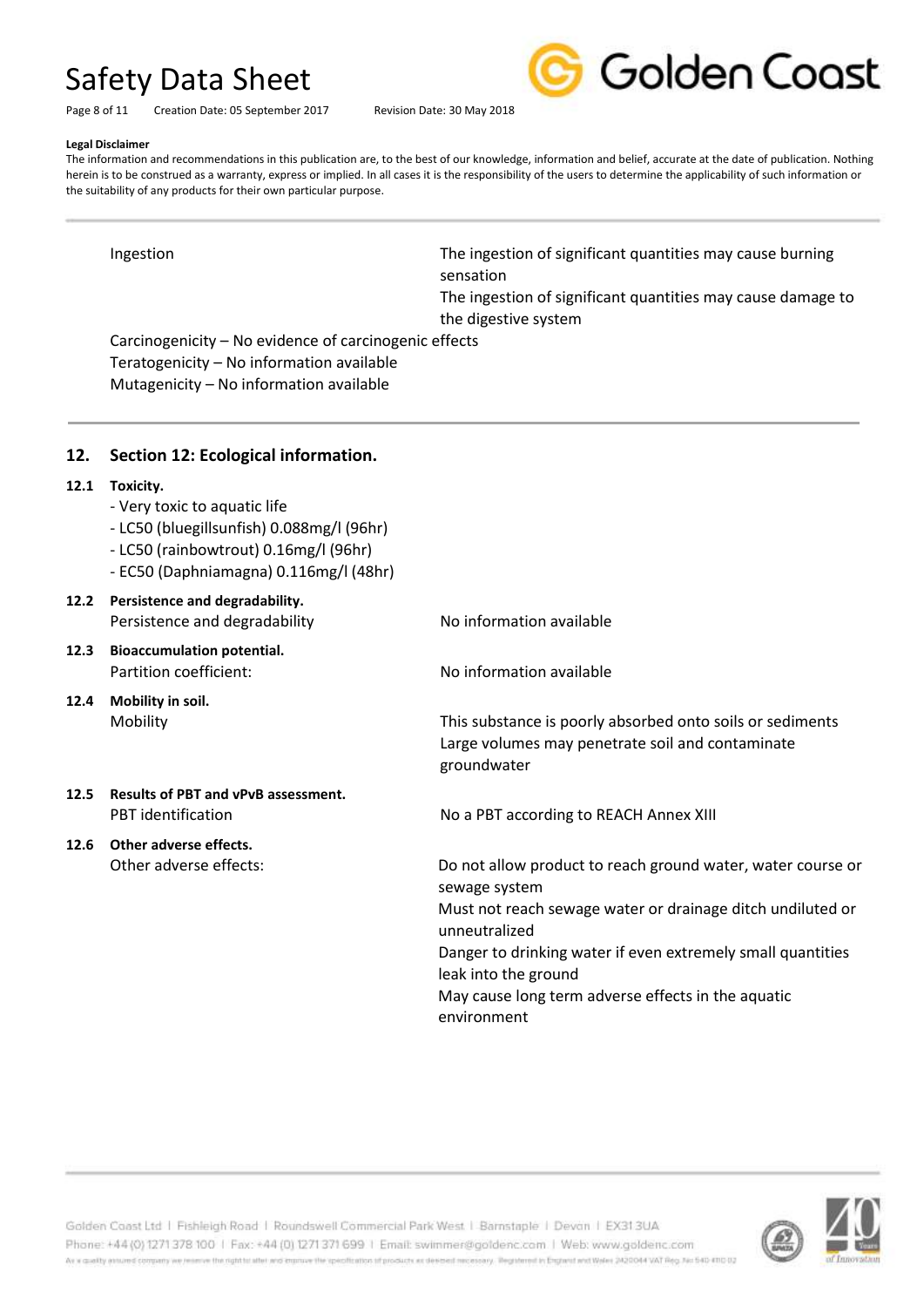Page 9 of 11 Creation Date: 05 September 2017 Revision Date: 30 May 2018



#### **Legal Disclaimer**

The information and recommendations in this publication are, to the best of our knowledge, information and belief, accurate at the date of publication. Nothing herein is to be construed as a warranty, express or implied. In all cases it is the responsibility of the users to determine the applicability of such information or the suitability of any products for their own particular purpose.

### **13. Section 13: Disposal considerations.**

#### **13.1 Waste treatment methods.**

- Disposal should be in accordance with local, state or national legislation
- Avoid release to the environment
- Do not allow to enter public sewers and water coursest
- This material and /or its container must be disposed of as hazardous waste
- Do not reuse empty containers without commercial cleaning or reconditioning

#### **Classification**

Waste Codes in accordance with the European Waste catalogue (EWC) are origin-defined. Since this product is used in several industries, no Waste Code can be provided by the supplier. The Waste Code should be determined in arrangement with your waste disposal partner or the responsible authority.

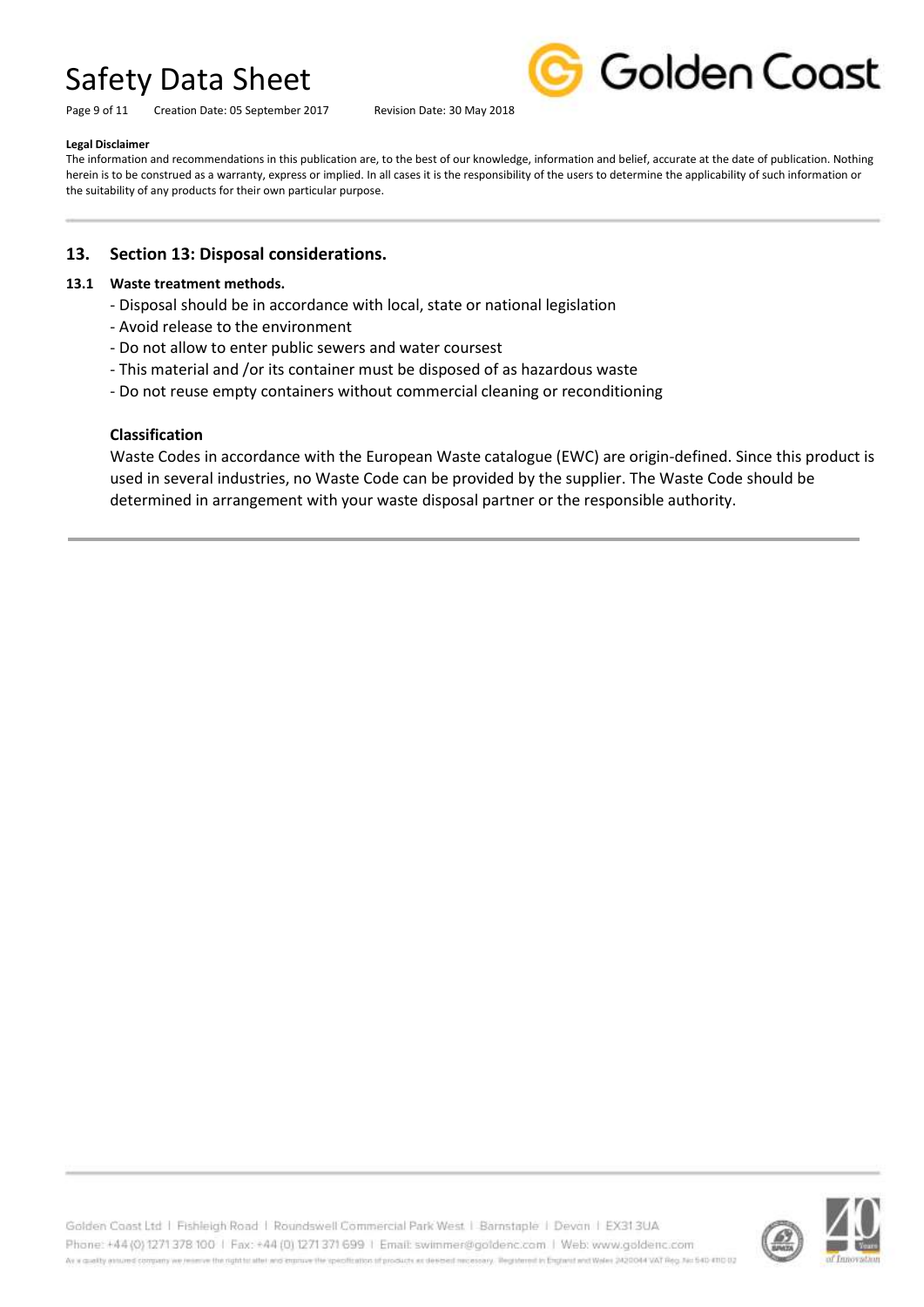Page 10 of 11 Creation Date: 05 September 2017 Revision Date: 30 May 2018



#### **Legal Disclaimer**

The information and recommendations in this publication are, to the best of our knowledge, information and belief, accurate at the date of publication. Nothing herein is to be construed as a warranty, express or implied. In all cases it is the responsibility of the users to determine the applicability of such information or the suitability of any products for their own particular purpose.

# **14. Section 14: Transport information.**







Oxidising agent Corrosive Marine Pollutant



UN3487

- **14.2 UN proper shipping name.** CALCIUM HYPOCHLORITE, HYDRATED, CORROSIVE
- **14.3 Transport hazard class(es).** 5.1 & 8
- **14.4 Packaging group.** II
- **14.5 Environmental hazards.** Marine Pollutant
- **14.6 Special precautions for user.** See Section 7

**14.7 Transport in bulk according to Annex II of MARPOL 73/78 and the IBC code.** Not Applicable **Other information**

# Road/Rail (ADR/RID)

| Proper Shipping Name:        | CALCIUM HYPOCHLORITE, HYDRATED, CORROSIVE           |
|------------------------------|-----------------------------------------------------|
| ADR UN No:                   | 3487                                                |
| <b>ADR Hazard Class:</b>     | 5.1(8)<br><b>ADR Packing Group:</b><br>$\mathbf{I}$ |
| Tunnel Code:                 | E                                                   |
| Sea (IMDG)                   |                                                     |
| <b>Proper Shipping Name:</b> | CALCIUM HYPOCHLORITE, HYDRATED, CORROSIVE           |
| IMDG UN No:                  | 3487                                                |
| <b>IMDG Hazard Class:</b>    | <b>IMDG Packing Group</b><br>5.1(8)<br>H            |
| Air (ICAO/IATA)              |                                                     |
| Proper Shipping Name:        | CALCIUM HYPOCHLORITE, HYDRATED, CORROSIVE           |
| ICAO UN No:                  | 3487                                                |
| <b>ICAO Hazard Class:</b>    | <b>ICAO Packing Group</b><br>5.1(9)<br>Ш            |
|                              |                                                     |